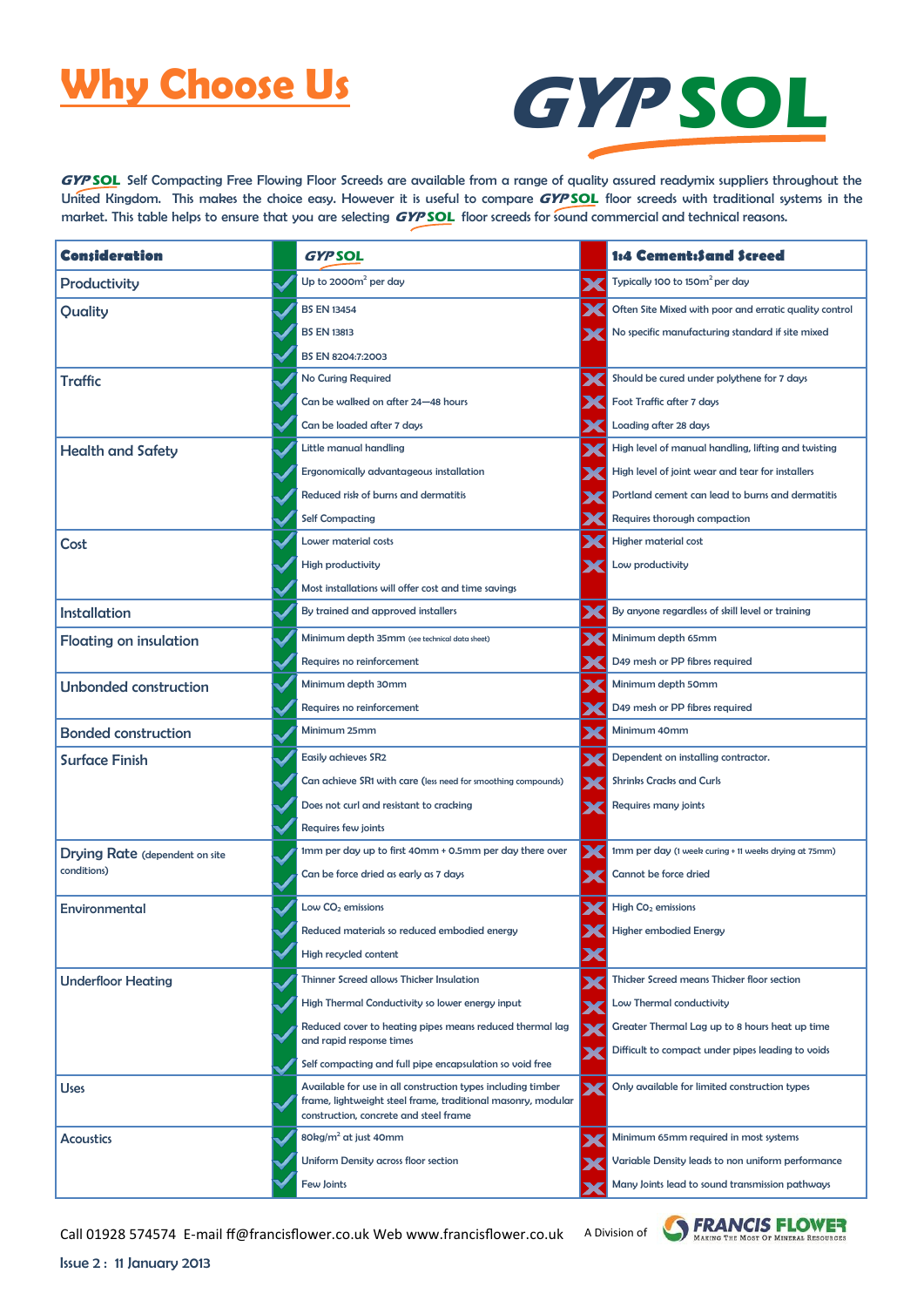# **Technical Data**



### **Description**

GYP SOL self compacting flowing screed is made to exacting standards by quality assured manufacturers to BS EN 13813:2002. It is a  $\epsilon$ ombination of high quality  $GYP SOL$  binder, specially selected sands, water and special additives where required. It is designed to offer a smooth flat and level surface for use in the vast majority of interior non wearing applications where a subsequent floor covering is to be used. GYPSOL screed is perfectly suited to use in floating, bonded or unbonded construction and can easily incorporate electric or warm water underfloor heating systems.

This data sheet offers key technical information to help your selection of  $GYPSOL$  as your screed of choice. For project specific advice on design and for an NBS specification contact our technical and specifications team.

| <b>Physical Data</b> |                            |                               | <b>Performance Data</b>      |                                 |  |  |
|----------------------|----------------------------|-------------------------------|------------------------------|---------------------------------|--|--|
| Appearance           |                            | <b>Off White Fluid Mortar</b> | <b>Setting Time: Initial</b> | > 240 minutes                   |  |  |
| Density              | Wet                        | 2200kg/m <sup>3</sup>         | Final                        | < 660 minutes                   |  |  |
|                      | Dry                        | 2000kg/m <sup>3</sup>         | <b>Foot Traffic</b>          | 24 to 48 hours                  |  |  |
|                      | Typical Strength (28 days) | <b>CA-C30-F5</b>              | Loading                      | 5 to 7 days                     |  |  |
|                      | Required Flow (EN 13454-2) | 230mm to 270mm                | Drying (20°C/60% RH)         | 1 mm per day for first 40mm     |  |  |
| <b>Fire Rating</b>   |                            | Class $Alf1$                  |                              | 0.5mm per day there over        |  |  |
|                      |                            |                               |                              | Can be force dried after 7 days |  |  |

| <b>Application Data</b>                                             |                   |                      | <b>Environmental Data</b> |               |                  |  |
|---------------------------------------------------------------------|-------------------|----------------------|---------------------------|---------------|------------------|--|
| Minimum Depth                                                       | <b>Bonded</b>     | 25mm                 | <b>Recycled Content</b>   | <b>Binder</b> | 98%              |  |
|                                                                     | <b>Unbonded</b>   | 30 <sub>mm</sub>     |                           | <b>Mortar</b> | up to 40%        |  |
|                                                                     | Floating          | <b>35mm Domestic</b> | <b>Carbon Emissions</b>   | <b>Binder</b> | 10 to 20kg/tonne |  |
|                                                                     |                   | 40mm Commercial      |                           | <b>Mortar</b> | 20 to 40kg/m3    |  |
|                                                                     | <b>Acoustic</b>   | 80kg @ 40mm          | <b>VOC</b>                |               | zero             |  |
|                                                                     | Cover to conduits | 25mm                 | <b>Recyclability</b>      |               | 100%             |  |
| <b>GYP SOL</b> screeds are suitable for use on most substrate types |                   |                      |                           |               |                  |  |

#### **Health and Safety Data**

screeds are delivered to site ready to use via offsite mixing plants removing the need for labour intensive site **GYP SOL** mixing and associated mixing equipment.

GYP SOL screeds are pumped directly to where they are needed removing much of the manual handling operations required to install other screeds.

GYP SOL screeds are generally pumped using equipment with closed or grilled dispensing hoppers removing risk of contact with moving machinery.

**GYP SOL** screeds are finished using a lightweight dappling bar requiring no secondary compaction thus removing most of the physical work needed to lay other screeds. This significantly reduces the negative impact on the musculo-skeletal system of installing contractors.

For material safety information please see the relevant health and safety data sheets.



**S** FRANCIS FLOWER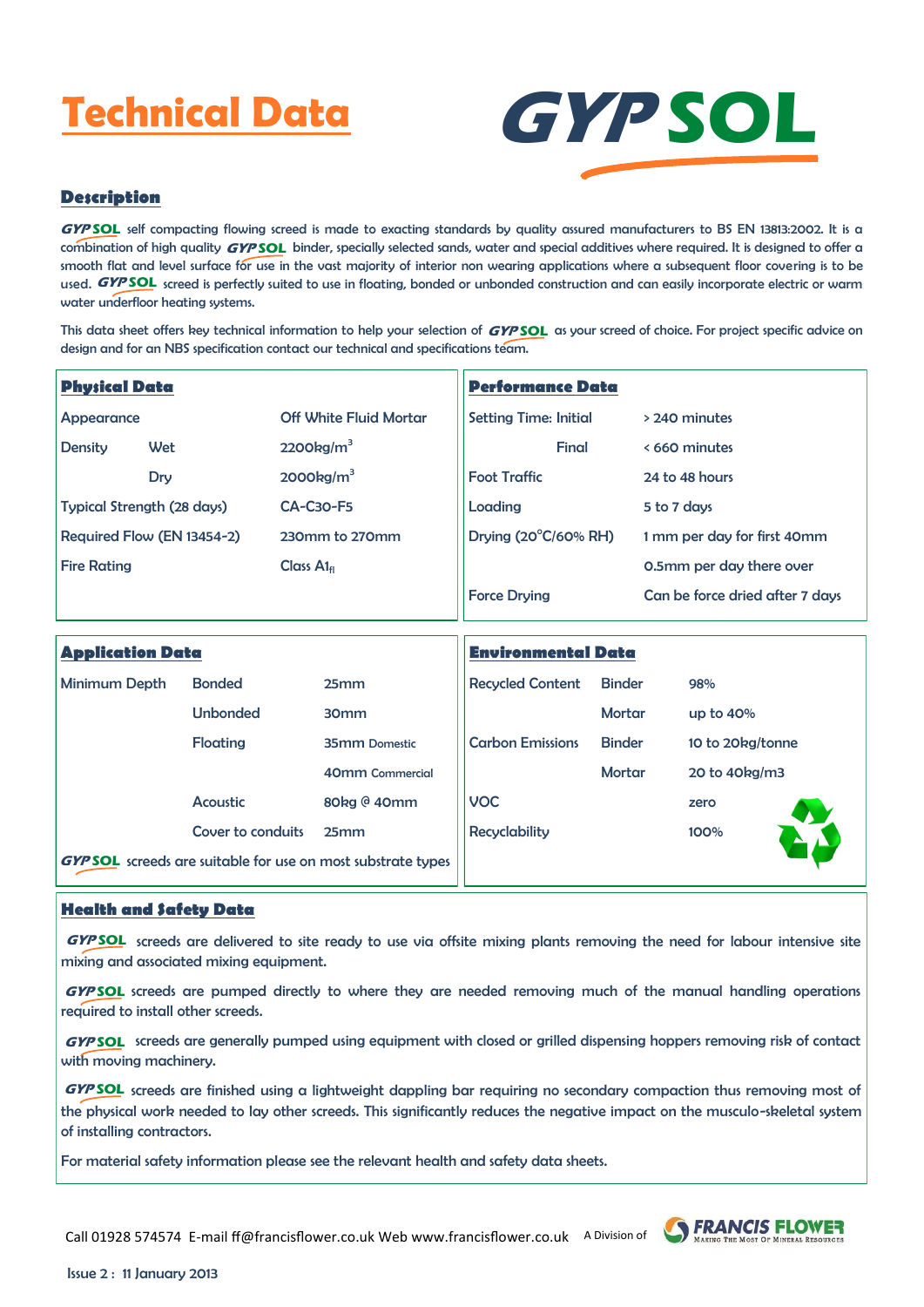## **Carbon Footprint GYP SOL**



#### **Declaration**

The Calculated Ex Works Carbon Footprint for **GYPSOL** anhydrite binder processing operations is no more than

### **1.44kg of CO2/tonne of product output**

The basis for this calculation is the government standard document "2010 Guidelines to DEFRA Greenhouse Gas (GHG) Emissions Conversion Factors"

The Footprint covers the source of Carbon Emissions from relevant business activities; specifically utilities used in production, the delivery of raw materials to site, and associated personnel activities. The figure represents emissions for ex-works at the factory gate

| <b>GYPSOL</b> screed   |                           |
|------------------------|---------------------------|
| <b>Binder/tonne</b>    | 15.44 $kg$ <sup>[1]</sup> |
| Screed/m <sup>3</sup>  | 28.36kg <sup>[2]</sup>    |
| Screed/ $m^2$ (at40mm) | 1.13kg                    |

| Typical 1:4 cement:sand screed          |                      |  |  |
|-----------------------------------------|----------------------|--|--|
| <b>Binder/tonne</b>                     | 900kg <sup>[3]</sup> |  |  |
| Screed/m <sup>3</sup>                   | 281.81kg [4]         |  |  |
| $\sqrt{$ Screed/m <sup>2</sup> (at75mm) | 21.19 <sub>kg</sub>  |  |  |
|                                         |                      |  |  |

[1] Audited for Francis Flower Limited by T M Consultants, Swadlincote, Derby

[2] Bardon Concrete Limited, Bardon Hill, Leicestershire

[3] Mahasenan, Natesan; Steve Smith, Kenneth Humphreys, Y. Kaya (2003). ["The Cement Industry and Global Climate Change: Current and Potential Future Cement Industry CO](http://www.sciencedirect.com/science/article/B873D-4P9MYFN-BK/2/c58323fdf4cbc244856fe80c96447f44)<sub>2</sub> Emissions". Greenhouse Gas Control Technologies – 6th International Conference.

[4] Bardon Concrete Limited, Bardon Hill, Leicestershire

lt can be seen from the above figures that using **GYPSOL** screeds can offer **<u>reductions of around 95% i</u>n terms of the CO**2 emissions associated with the screed itself. Add to this the reductions in landfill, the improvements in the thermal performance with or without underfloor heating and it can be easily seen that  $GYPSOL$  screeds are the perfect choice for any environmentally responsible construction project helping to achieve your BREEAM rating.

| Typical Potential CO2 \$avings (in comparison with 1:4 cement sand screed used floating in accordance with BS EN 8204:1:2003) |                       |                    |                            |             |               |                    |
|-------------------------------------------------------------------------------------------------------------------------------|-----------------------|--------------------|----------------------------|-------------|---------------|--------------------|
|                                                                                                                               | <b>House</b>          | 50 <sup>m²</sup>   | without underfloor heating | saves 859   |               | kg CO <sub>2</sub> |
|                                                                                                                               |                       |                    | with underfloor heating    | saves 986   |               | kg CO <sub>2</sub> |
|                                                                                                                               | <b>Large House</b>    | 150 <sup>2</sup>   | without underfloor heating | saves 2,577 |               | kg CO <sub>2</sub> |
|                                                                                                                               |                       |                    | with underfloor heating    | saves 2,958 |               | kg CO <sub>2</sub> |
|                                                                                                                               | <b>Primary School</b> | 2.500 <sup>2</sup> | without underfloor heating |             | saves 42,958  | kg CO <sub>2</sub> |
|                                                                                                                               |                       |                    | with underfloor heating    |             | saves 49,294  | kg CO <sub>2</sub> |
|                                                                                                                               | <b>Hospital</b>       | 12.000m2           | without underfloor heating |             | saves 206.199 | kg CO <sub>2</sub> |
|                                                                                                                               |                       |                    | with underfloor heating    |             | saves 236,613 | kg CO <sub>2</sub> |
|                                                                                                                               |                       |                    |                            |             |               |                    |



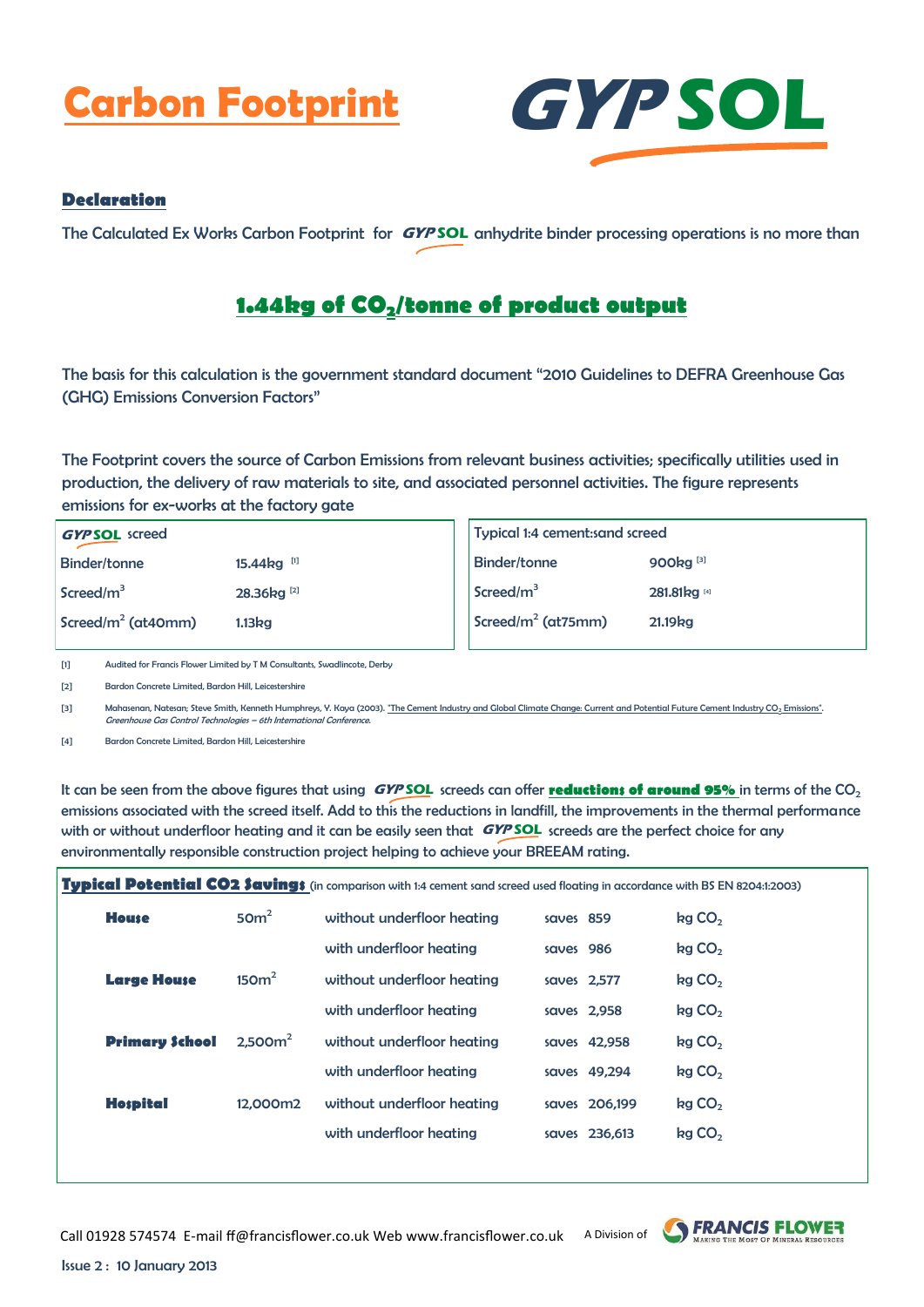### **Design Data**



GYP SOL screed is a high quality free flowing, self compacting anhydrite floor screed which offers huge benefits to all aspects of a construction project including to screed installers, builders, underfloor heating designers, main contractors and clients alike. Our aim is to make it easy for specifiers to select GYPSOL screed as their flooring screed of choice. In order to ensure that your design utilises screed in the optimum manner it is important for designers to have relevant design information available. This datasheet goes through the simple steps to ensure that **GYP SOL** screed is specified, designed and installed correctly for the application in which it is being used. For further assistance with design and to obtain a NBS specification for  $\bm{GYPSOL}$  screed please contact our Technical and Specifications team.

| <b>Minimum Depth</b>                                                                                                                                                                                                    |                 | <b>Maximum Bay Sizes</b>                                            |                 |                                    |                    |                         |
|-------------------------------------------------------------------------------------------------------------------------------------------------------------------------------------------------------------------------|-----------------|---------------------------------------------------------------------|-----------------|------------------------------------|--------------------|-------------------------|
| Floating                                                                                                                                                                                                                | <b>Domestic</b> | 35 <sub>mm</sub>                                                    |                 | <b>Underfloor Heated All Cases</b> | 300 <sup>2</sup>   | <b>Aspect Ratio 6:1</b> |
|                                                                                                                                                                                                                         | Commercial      | 40 <sub>mm</sub>                                                    | <b>Unheated</b> | Floating                           | 1000m <sup>2</sup> | <b>Aspect Ratio 8:1</b> |
| <b>Unbonded</b>                                                                                                                                                                                                         |                 | 30 <sub>mm</sub>                                                    |                 | <b>Unbonded</b>                    | 1000m <sup>2</sup> | <b>Aspect Ratio 8:1</b> |
| <b>Bonded</b>                                                                                                                                                                                                           |                 | 25 <sub>mm</sub>                                                    |                 | <b>Bonded</b>                      | 1000m <sup>2</sup> | <b>Aspect Ratio 8:1</b> |
| Underfloor heating<br>25mm cover to pipes                                                                                                                                                                               |                 | As with all screeds, joints should reflect structural joints in the |                 |                                    |                    |                         |
| In all cases the nominal depth should be as close to the minimum<br>depth as possible to avoid excessive drying times. Suitable<br>insulation can be used as a void filler where deeper floor sections<br>are required. |                 |                                                                     | substrate       |                                    |                    |                         |

| <b>Bay Length</b>                                                                                                                   |            |                                                                | <b>Edge Detailing</b>                                                  |                                                                                                                                  |  |
|-------------------------------------------------------------------------------------------------------------------------------------|------------|----------------------------------------------------------------|------------------------------------------------------------------------|----------------------------------------------------------------------------------------------------------------------------------|--|
| Floating<br><b>Domestic</b>                                                                                                         |            | 40m                                                            | In common with all screeds <b>GYP SOL</b> screed should be isolated at |                                                                                                                                  |  |
|                                                                                                                                     | Commercial | 40 <sub>m</sub>                                                |                                                                        | all edges, abutments and columns. This is to ensure adequate<br>allowance is given to the screed to undergo the maximum positive |  |
| <b>Unbonded</b><br>40 <sub>m</sub>                                                                                                  |            | movement under the application or removal of thermal loadings. |                                                                        |                                                                                                                                  |  |
| <b>Bonded</b>                                                                                                                       |            | 40 <sub>m</sub>                                                | <b>Edge Strip Width</b>                                                |                                                                                                                                  |  |
| Underfloor heating                                                                                                                  |            | 20 <sub>m</sub>                                                | <b>Heated Screed</b>                                                   | 8mm (typically 10mm)                                                                                                             |  |
| Consideration should be given to take account of maximum bay                                                                        |            |                                                                | <b>Unheated Screed</b>                                                 | <b>5mm</b>                                                                                                                       |  |
| length as well as maximum bay size and aspect ratio e.g. a corridor<br>2m wide will require a joint frequency of 1 joint per 16m if |            |                                                                | Linear Co-Efficient of Thermal Expansion (typical) = $12x10^{-6}$ m/mK |                                                                                                                                  |  |

#### **Additional Information**

Edge strips should be of an extruded polyethylene type with a laminated polythene skirt attached.

unheated where as a room of 20m x 25m is likely to need no joints

The shape of the room and the aesthetic effect on the subsequent floor coverings should be taken account of when designing joint configurations and bay sizes.

Additional joints must be placed between independently controlled heating circuits, between heated and unheated screed areas and in areas of high thermal gain.

Bay joints should be formed using rigid joint formers where possible which can be placed during the preparation phase and will remain in place during operation. Ideally the joint former should be 5mm lower than the finished **GYP SOL** screed depth to allow a smooth transition in height between bays.

See our additional data sheet entitled "Forming Joints" for further information on creating suitable joints within screeds.

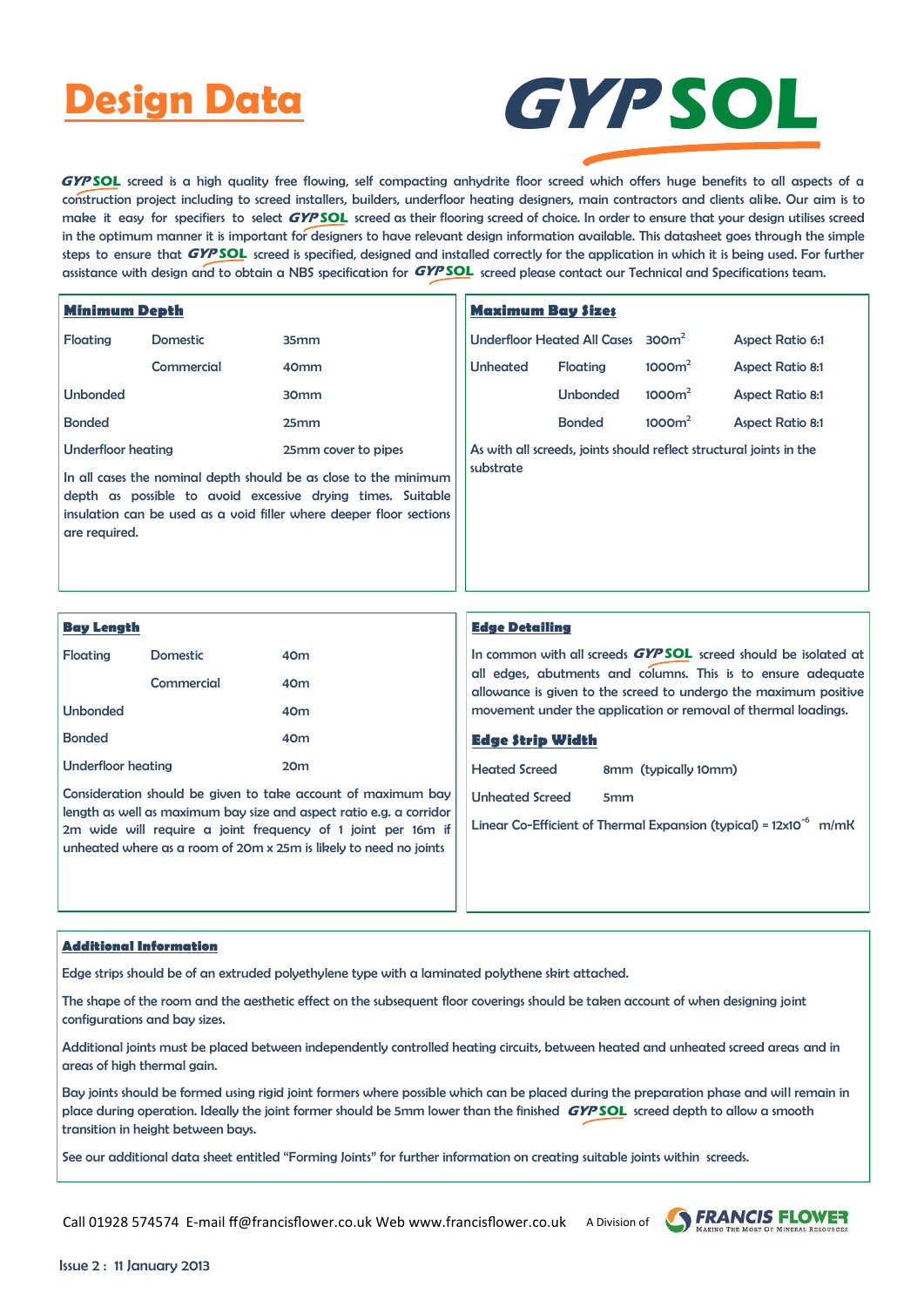### **Underfloor Heating**



GYP SOL screed is a high quality free flowing, self compacting anhydrite floor screed which offers huge benefits to all aspects of a construction project including to screed installers, builders, underfloor heating designers, main contractors and clients alike. **GYP SOL** screed is a perfect complement to any underfloor heating system whether warm water or **GYPSOL** electric. screed has a high thermal conductivity and a high thermal capacity which means that the response time from any system is excellent. Additionally, **GYP SOL** screed has great thermal performance meaning that the efficiency of a heat source is improved. As the screed is installed to a much thinner depth than traditional screed more sub screed insulation can be used offering the ultimate levels of comfort and controllability to your underfloor heating system whilst minimising environmental impact and cost.



#### **Installation Data**

The Building envelope should be watertight prior to installation

Underfloor heating pipes/cables should be properly secured to avoid flotation during installation of the **GYPSOL** flowing screed

An operational Damp Proof Membrane should be placed under any insulation and a secondary slip membrane underneath the heating conduits

Warm Water Pipes should be pressurised with water in accordance with BS-EN 1264 : 2001 : 4

Minimum cover to the tops of the pipes/cables should be 25mm

Maximum design temperature should be no more than 55°C

Minimum EPS100 Polystyrene insulation should be used

Pipe spacing to be in accordance with the designers requirements

Pipes should be secured using clips at minimum 0.5m intervals

Movement control joints should be placed at spacing no greater than 20m and bay sizes should have an aspect ratio no more than 6:1 and a size no greater than  $300m^2$ . No reinforcement is required

Movement joints should be placed across door thresholds and between independently controlled heating zones and between heated and unheated areas of screed

Additional joints should be considered in areas of high thermal gain e.g. large conservatories or glass atria

#### **Additional Performance Data**

Can increase the coefficient of performance of an underfloor heating system

Self compacts and fully encapsulates heating conduits eliminating voids and improving thermal transfer

Offers rapid and controllable heating system optimising efficiency, response and reducing running costs

Reduced screed depth allows for thicker insulation

Assists in meeting environmental accreditation for your project

#### **Post Installation**

If required any surface skin should be removed prior to the heating system being commissioned

The underfloor heating should be commissioned and run in accordance with the following:

Once the screed is at least 7 days old

1. Switch on the heating system to run at a flow temperature of  $25^{\circ}$ C and leave for three days

2. Increase the flow temperature in 5°C increments per day up to a maximum of 55°C. Leave at this temperature for a minimum of 3 days (typically 7 days if force drying)

3. Reduce the flow temperature by 5°C per day down to 25°C before switching off and allowing to cool (typically for 48hours) prior to moisture testing

Test the screed for residual moisture using an approved test method

Once dry protect the screed from moisture ingress prior to applying suitable floor coverings

Bonded floor coverings should be applied using a suitably flexible and thermally stable adhesive in accordance with the manufacturers instructions

See also our "Post Installation" data sheet for additional information